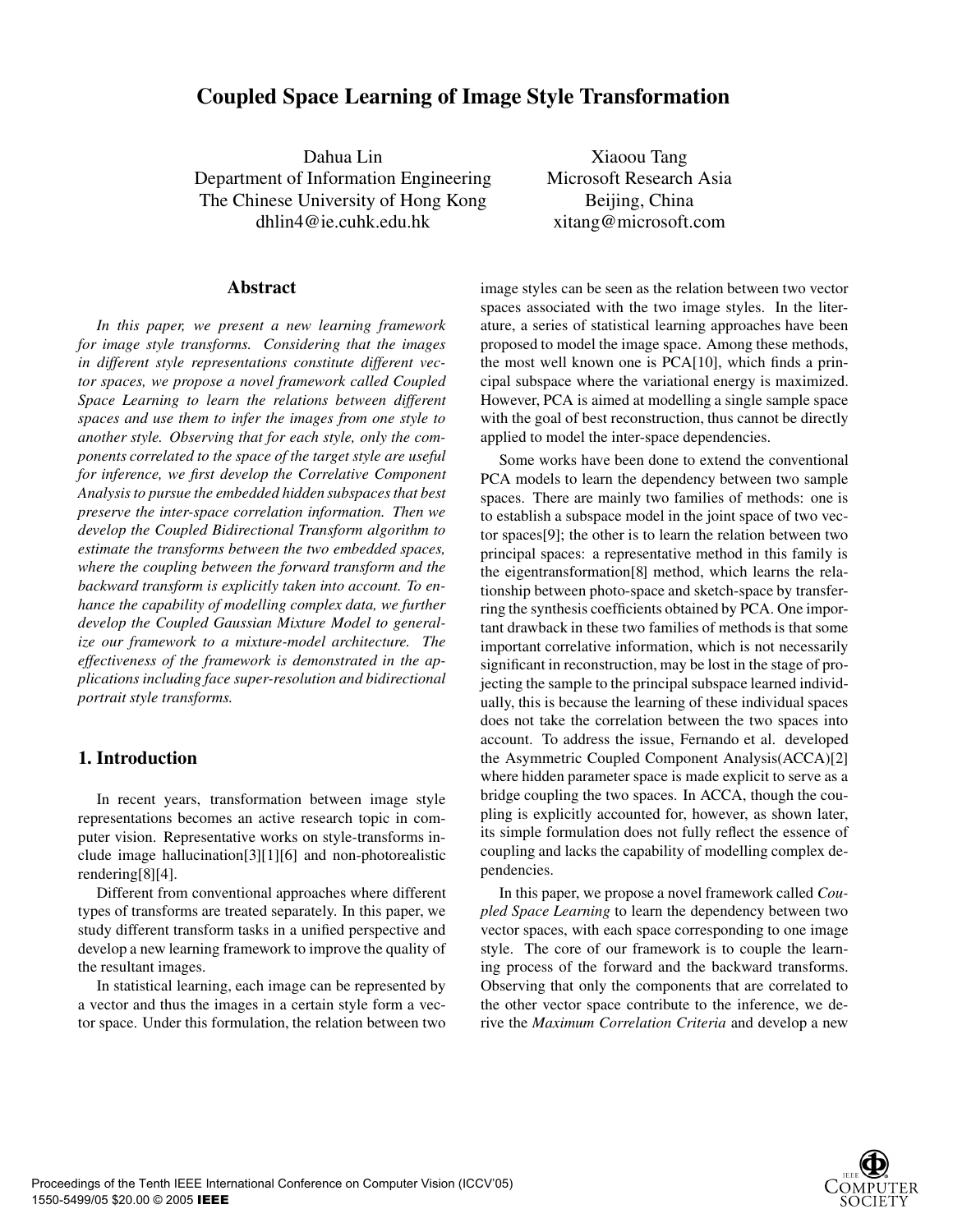algorithm called *Correlative Component Analysis* to pursue the hidden spaces associated with the two representative spaces so that the correlative information is best preserved. Then the *Coupled Bidirectional Transforms* algorithm is developed to learn the bidirectional transforms between two hidden spaces in a coupled manner where the relation between the transforms in the two opposite directions are explicitly taken into account. The coupling between the forward transform and backward transform are gradually established through repeated information exchange between the two transforms.

To further enhance the framework's capability of modelling complex data, we generalize our framework to a mixture-model architecture, called *Coupled Gaussian Mixture Model*, where GMM for both spaces are jointly trained. The system consists of multiple models, in the training phase each model is adapt to a part of the samples and in the testing phase for a new sample, the results produced by these models are fused together by a weighting scheme using model-posteriori as weights.

Our framework is of broad interest in the realm of computer vision. To illustrate the effectiveness of the framework, we conduct comparative experiments in styletransform applications including face super-resolution and bidirectional transforms between portrait styles.

In the rest of the paper, we first present the theoretical principle and algorithms for Coupled Space Learning in section 2. In section 3, we generalize our model to a mixture-model system with Coupled GMM. Experiments and their results are introduced in section 4. Finally, we conclude the paper and propose future work in section 5.

# **2. Coupled Space Learning**

#### **2.1. Framework of Coupled Modelling**

Suppose we have a set of visual objects, denoted as  $a_1, a_2, \ldots, a_n$ , here *n* is the number of objects. For each object, it can be expressed by images in different styles, such as photos and nonphotorealistic paintings. In each style, the objects are represented in vectors. The vectors in the first style constitute a sample space  $X$ , denoted as  $x_1, x_2, \ldots, x_n$ ; likewise, the vector space and vectors in the second style are denoted as  $\mathcal{Y}$  and  $\mathbf{y}_1, \mathbf{y}_2, \ldots, \mathbf{y}_n$ . It should be noted that the space dimension for different representation is not necessarily equal, we denote the dimensions of the two representation spaces as  $d_x$  and  $d_y$  respectively.

Considering that both sample spaces are associated to the same object space, it is reasonable to assume that *there is an intrinsic hidden space* H *reflecting the variations which the visual objects inherently bear and the observed spaces are some transformed versions of the hidden space*, which is the fundamental principle in coupled learning.



Figure 1. Illustration of Harmony Coupled Learning Framework

Denote the vectors in hidden space as **h**, the transforms from hidden spaces to observed spaces as  $T_X$  and  $T_Y$ 

$$
\mathbf{x} = \mathbf{T}_X \mathbf{h} + \mathbf{m}_x \qquad \mathbf{y} = \mathbf{T}_Y \mathbf{h} + \mathbf{m}_y. \tag{1}
$$

Here,  $\mathbf{m}_x$  and  $\mathbf{m}_y$  are mean vectors of **x** and **y**. Assume the dimension of hidden space is d, then  $\mathbf{T}_X$  is a  $d_x \times d$ matrix while  $T_Y$  is a  $d_y \times d$  matrix. To investigate the composition of the transform, we perform compact SVD on them as  $\mathbf{T}_X = \mathbf{U}_X \mathbf{D}_X \mathbf{V}_X^T$  and  $\mathbf{T}_Y = \mathbf{U}_Y \mathbf{D}_Y \mathbf{V}_Y^T$ .<br>Here  $\mathbf{U}_Y$  is a  $d \times d$  matrix and  $\mathbf{U}_Y$  is a  $d \times d$  matrix Here  $U_X$  is a  $d_x \times d$  matrix, and  $U_Y$  is a  $d_y \times d$  matrix, while  $\mathbf{D}_X, \mathbf{D}_Y, \mathbf{V}_X, \mathbf{V}_Y$  are all  $d \times d$  matrices. Considering Eq.(1), we have

$$
\mathbf{U}_X^T(\mathbf{x} - \mathbf{m}_x) = \mathbf{D}_X \mathbf{V}_X^T \mathbf{h} \quad \mathbf{U}_Y^T(\mathbf{y} - \mathbf{m}_y) = \mathbf{D}_Y \mathbf{V}_Y^T \mathbf{h}.
$$
\n(2)

This equation can be interpreted as follows: orthonormal  **projects the**  $d_x$ **-dimensional vector**  $**x** - **m**<sub>x</sub>$  **to a sub**space of equal dimension to  $H$ , which is actually  $H$ 's rotated and scaled version, denoted as  $U$ . Similar interpretation can be applied to **y**, where the embedded subspace is denoted as  $V$ . Base on this interpretation, we see that there are two d-dimensional embedded spaces associated with  $X$ and  $\mathcal{Y}$ , which are related to the  $\mathcal{H}$  with rotation and scaling. It further follows that the two embedded subspaces are related to each other with rotations and scaling. To clearly emphasize the projection role of  $U_X$  and  $U_Y$ , we denote them as  $P_X$  and  $P_Y$ .

Based on this rationale, we design a three-level framework for *Coupled Space Learning (CSL)* as illustrated in Figure.1. where the connection between  $U$  and  $V$  is established through  $d \times d$  transform matrices **A** and **B**. In mathematics, the whole transform procedure can be represented as follows:

$$
\mathbf{y} - \mathbf{m}_y = \mathbf{P}_Y \mathbf{A} \mathbf{P}_X^T (\mathbf{x} - \mathbf{m}_x),
$$
(3)

$$
\mathbf{x} - \mathbf{m}_x = \mathbf{P}_X \mathbf{B} \mathbf{P}_Y^T (\mathbf{y} - \mathbf{m}_y).
$$
 (4)

It is worthwhile to emphasize the following points concerning the design of the framework:

1. Under this formulation, given the relation between **x** and **y** as linear, why don't we directly use the form  $y =$  $\bf{A} \times \bf{x}$  and  $\bf{x} = \bf{B} \times \bf{y}$ ? As mentioned above, the fundamental concept in coupled learning is the hidden space, and the  $P_X$ 

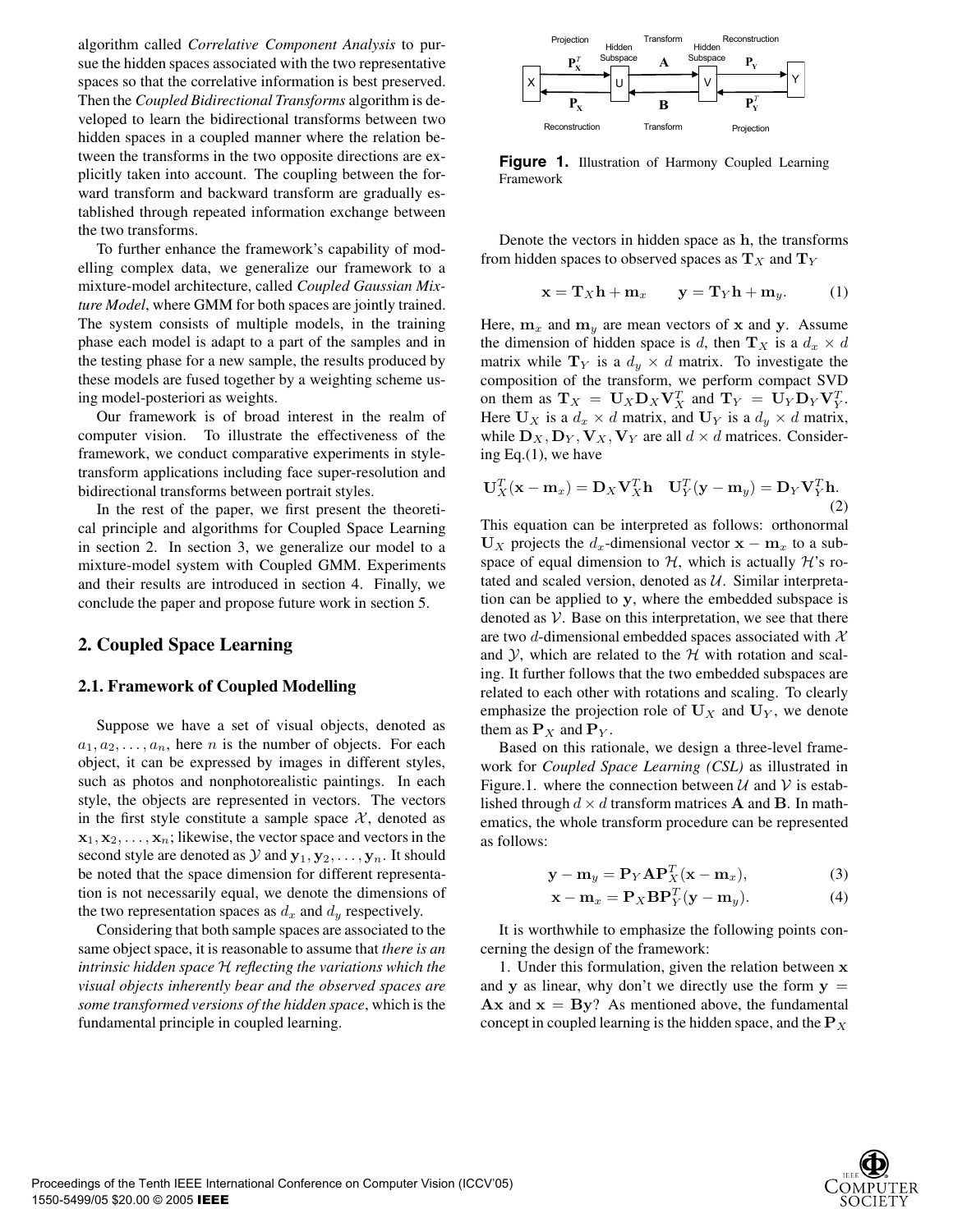

**Figure 2.** Illustration of Components Decomposition

and  $P<sub>Y</sub>$  in Eq.(3) and Eq.(4) indeed embody this concept and enforce it as a structural constraint in transforms.

2. Why don't we directly focus on  $T_X$ ,  $T_Y$  and  $H$ , but decompose the process into  $P_X, P_Y, A$ , and **B**? This is mainly for the sake of computational efficiency. Because directly solving transforms between two spaces of different dimensions is difficult and unstable, especially when  $d_x$  and  $d<sub>y</sub>$  is large, it is desirable to first learn a projection to project the vectors to subspaces with equal dimensions and than solve the transform within the subspaces.

#### **2.2. Correlative Component Analysis**

As we know, the essence of coupling comes from the statistical dependencies between two sample spaces, which is also the foundation for bidirectional inference. In a linear model, under Gaussian assumption, statistical dependency is equivalent to correlation, where uncorrelated components provide no information for prediction of each other. Concretely, as illustrated in Figure.2, for each space, it can be decomposed into two subspaces, one preserves correlative information for intra-space communication, while the other only captures independent variations special to the space itself. Only the former contributes to the inter-space inference.

Suppose  $\mathbf{x} \sim \mathcal{N}(\mathbf{m}_x, \mathbf{C}_x)$  and  $\mathbf{y} \sim \mathcal{N}(\mathbf{m}_y, \mathbf{C}_y)$ , for a component in X characterized by projection direction  $p_x$ and a component in  $\mathcal Y$  projected by  $\mathbf p_y$ , their correlation can be measured in terms of covariance as

$$
E\left[ (\mathbf{p}_x^T(\mathbf{x} - \mathbf{m}_x))(\mathbf{p}_y^T(\mathbf{y} - \mathbf{m}_y))^T \right] = \mathbf{p}_x^T \mathbf{C}_{xy} \mathbf{p}_y.
$$
 (5)

Here,  $\mathbf{C}_{xy} = E[(\mathbf{x} - \mathbf{m}_x)(\mathbf{y} - \mathbf{m}_y)^T]$  is the covariance matrix between **x** and **y** matrix between **x** and **y**.

Considering that  $C_{xy}$  is not a semidefinite matrix, thus the value of the covariance matrices can be negative, however, only the magnitude but not the sign of the value represents the intensity of the correlation. For mathematical tractability, we use the square of covariance value as *Correlation Intensity*:

$$
CI(\mathbf{p}_x, \mathbf{p}_y) = (\mathbf{p}_x^T \mathbf{C}_{xy} \cdot \mathbf{p}_y)^2.
$$
 (6)

For a set of components obtained by projection matrices  $\mathbf{P}_x$  and  $\mathbf{P}_y$ , their covariance is a generalization of Eq.5 as

$$
E\left[ (\mathbf{P}_X^T(\mathbf{x} - \mathbf{m}_x))(\mathbf{P}_Y^T(\mathbf{y} - \mathbf{m}_y))^T \right] = \mathbf{P}_X^T \mathbf{C}_{xy} \mathbf{P}_Y. (7)
$$

By taking all components as a whole, the total correlation intensity can be derived as

$$
CI(\mathbf{P}_X, \mathbf{P}_Y) = \text{tr} \left( (\mathbf{P}_X^T \mathbf{C}_{xy} \mathbf{P}_Y)(\mathbf{P}_X^T \mathbf{C}_{xy} \mathbf{P}_Y)^T \right)
$$
  
= tr \left( \mathbf{P}\_X^T \mathbf{C}\_{xy} \mathbf{P}\_Y \mathbf{P}\_Y^T \mathbf{C}\_{yx} \mathbf{P}\_X \right) (8)  
= tr \left( \mathbf{P}\_Y^T \mathbf{C}\_{yx} \mathbf{P}\_X \mathbf{P}\_X^T \mathbf{C}\_{xy} \mathbf{P}\_Y \right). (9)

Here,  $\mathbf{C}_{yx} = E[(\mathbf{y} - \mathbf{m}_y)(\mathbf{x} - \mathbf{m}_x)^T] = \mathbf{C}_{xy}^T$  is the co-<br>variance matrix between y and x variance matrix between **y** and **x**.

Given training sets as  $[\mathbf{x}_1, \mathbf{x}_2, ..., \mathbf{x}_n]$  and  $[\mathbf{y}_1, \mathbf{y}_2, \dots, \mathbf{y}_n]$ , and denote their sample mean as  $\bar{\mathbf{x}}$ <br>and  $\bar{\mathbf{y}}$  then we can arrange the mean-offset samples into and  $\bar{y}$ , then we can arrange the mean-offset samples into two matrices as  $\mathbf{X} = [\mathbf{x}_1 - \bar{\mathbf{x}}, \mathbf{x}_2 - \bar{\mathbf{x}}, \dots, \mathbf{x}_n - \bar{\mathbf{x}}]$  and  $\widetilde{\mathbf{Y}} = [\mathbf{y}_1 - \bar{\mathbf{y}}, \mathbf{y}_2 - \bar{\mathbf{y}}, \dots, \mathbf{y}_n - \bar{\mathbf{y}}]$ , thus the maximum likelihood estimation of covariance matrices[5] can be written as  $C_{xy} = \frac{1}{n}\tilde{\mathbf{X}}\tilde{\mathbf{Y}}^T$  and  $C_{yx} = \frac{1}{n}\tilde{\mathbf{Y}}\tilde{\mathbf{X}}^T$ <br>To facilitate further analysis of the relation

To facilitate further analysis of the relation between the two spaces, it is desirable to pursue the subspaces which best preserve the correlative information, hence we derive the *Maximum Correlation Criteria* for learning two correlative subspaces as follows:

$$
(\mathbf{P}_X, \mathbf{P}_Y) = \underset{\mathbf{P}_X, \mathbf{P}_Y}{\text{argmax}} CI(\mathbf{P}_X, \mathbf{P}_Y). \tag{10}
$$

Here,

$$
CI(\mathbf{P}_X, \mathbf{P}_Y) = \text{tr}\left(\mathbf{P}_X^T \widetilde{\mathbf{X}} \widetilde{\mathbf{Y}}^T \mathbf{P}_Y \mathbf{P}_Y^T \widetilde{\mathbf{Y}} \widetilde{\mathbf{X}}^T \mathbf{P}_X\right), \quad (11)
$$

$$
= \text{tr}\left(\mathbf{P}_Y^T \widetilde{\mathbf{Y}} \widetilde{\mathbf{X}}^T \mathbf{P}_X \mathbf{P}_X^T \widetilde{\mathbf{X}} \widetilde{\mathbf{Y}}^T \mathbf{P}_Y\right). \quad (12)
$$

To optimize the Maximum Correlation Criteria, we develop an algorithm called *Correlative Component Analysis (CCA)*, which pursues optimal  $P_X$  and  $P_Y$  alternately. The procedure is described in Table.1:

| <b>1.</b> Initialize $P_X^{(0)}$ and $P_Y^{(0)}$ to be identity matrices.                                                                                                                                      |  |  |  |
|----------------------------------------------------------------------------------------------------------------------------------------------------------------------------------------------------------------|--|--|--|
| 2. Repeat the following steps, at the $t$ -th step:                                                                                                                                                            |  |  |  |
| (a) Compute $\mathbf{S}_{\mathbf{Y}}^{(t)} = \widetilde{\mathbf{X}} \widetilde{\mathbf{Y}}^T \mathbf{P}_{\mathbf{Y}}^{(t-1)} \mathbf{P}_{\mathbf{Y}}^{(t-1)T} \widetilde{\mathbf{Y}} \widetilde{\mathbf{X}}^T$ |  |  |  |
| ( <b>b</b> ) Update $\mathbf{P}_X$ by $\mathbf{P}_X^{(t)} = \arg \max_{\mathbf{P}_X} \mathbf{P}_X^T \mathbf{S}_X^{(t)} \mathbf{P}_X$                                                                           |  |  |  |
| (c) Compute $\mathbf{S}_{Y}^{(t)} = \widetilde{\mathbf{Y}} \widetilde{\mathbf{X}}^{T} \mathbf{P}_{Y}^{(t)} \mathbf{P}_{Y}^{(t)T} \widetilde{\mathbf{X}} \widetilde{\mathbf{Y}}^{T}$                            |  |  |  |
| (d) Update $P_Y$ by $P_Y^{(t)} = \arg\max_{P_Y} P_Y^T S_Y^{(t)} P_Y$                                                                                                                                           |  |  |  |
| (e) Compute the objective function $\hat{C}^{(t)}$ by Eq.10.                                                                                                                                                   |  |  |  |
| <b>3.</b> Stop and exit when $C^{(t)} - C^{(t-1)} < \varepsilon$ .                                                                                                                                             |  |  |  |



Note that for a positive semidefinite matrix **S**,  $\arg\max_{\mathbf{P}} \text{tr}(\mathbf{P}^T \mathbf{S} \mathbf{P})$  can be obtained by performing eigenvalue-eigenvector analysis on **S**, and takes the d eigenvectors associated with largest eigenvalues as the column vectors of **P**.

#### **Discussion**

**1.** As in Eq.11 and Eq.12, their equivalence elegantly reflects the duality of the two spaces.

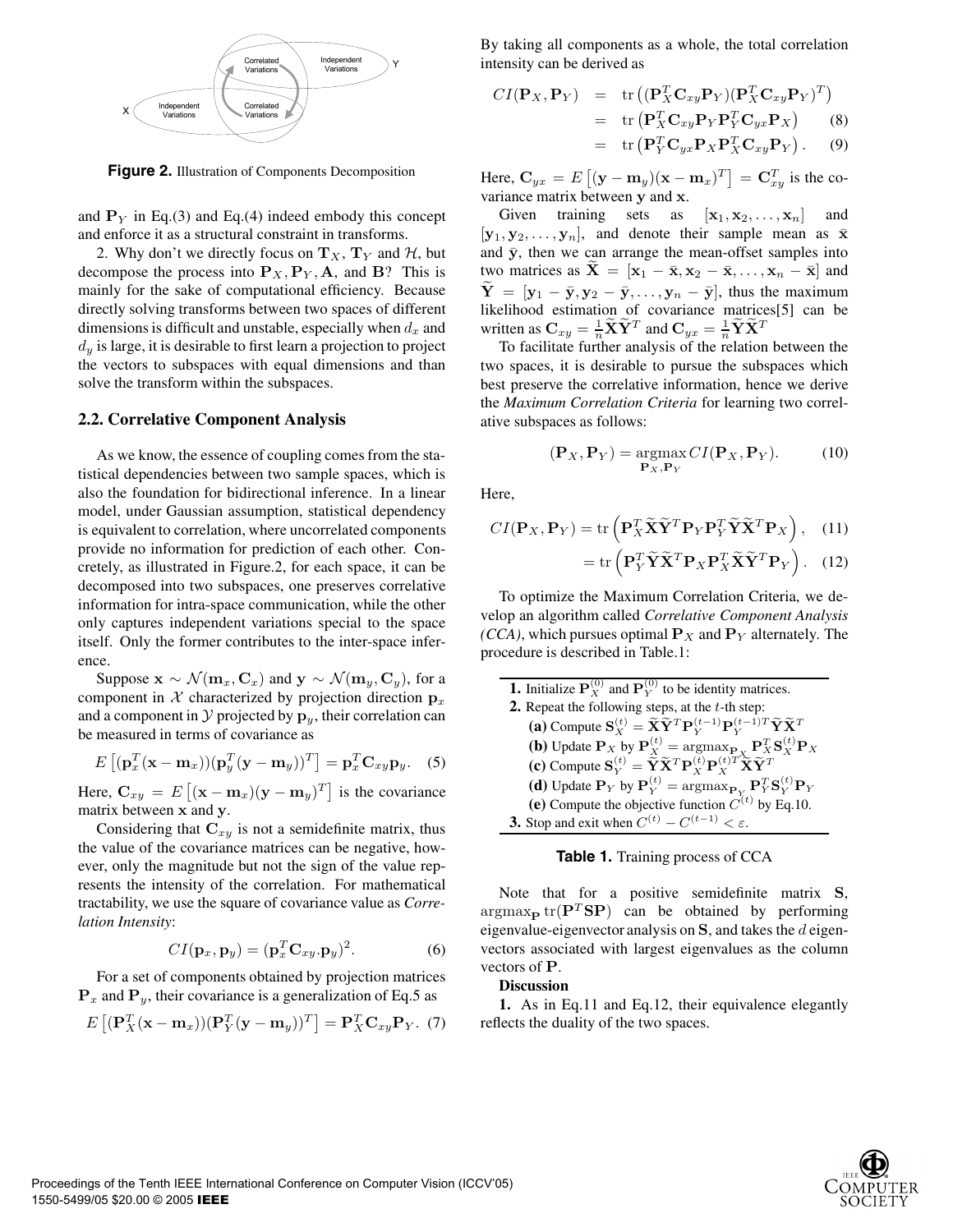

**Figure 3.** Illustration of Objectives of Bidirectional Transform



**Figure 4.** Illustration of Significance of Coupling

**2.** When  $P_X$  or  $P_Y$  is fixed, the objective function is convex w.r.t  $P_Y$  or  $P_X$ , thus the updating achieves global optimal  $P_Y$  or  $P_X$  with the other matrix fixed. Moreover, we can see that due to the equivalence of two forms of the objective function, step.2.2 and step.2.4 is actually optimizing the same objective, and the procedure is thus guaranteed to converge.

**3.** Intuitively, the Correlative Component Analysis algorithm embodies a *Negotiation Mechanism*: in each iteration, both spaces convey the information of themselves through the projection matrices, and adjust their subspace projection to cater for the other part's need. In this procedure the commonality between two subspaces is gradually amplified via continuous conversation between the two parts.

#### **2.3. Coupled Bidirectional Transform**

When the two hidden subspaces are established by Correlative Component Analysis, we can learn the bidirectional transform between the two spaces. Here we denote the vectors in the two hidden spaces as  $[\mathbf{u}_1, \mathbf{u}_2, \dots, \mathbf{u}_n]$  and  $[\mathbf{v}_1, \mathbf{v}_2, \dots, \mathbf{v}_n]$  respectively, which can be computed as follows

$$
\mathbf{u}_i = \mathbf{P}_X^T (\mathbf{x}_i - \bar{\mathbf{x}}),
$$
(13)

$$
\mathbf{v}_i = \mathbf{P}_Y^T (\mathbf{y}_i - \bar{\mathbf{y}}).
$$
 (14)

Before we derive the objective function, it is worthwhile to analyze the goal of learning. Different from conventional unidirectional model where transform accuracy is the chief aim, in a bidirectional model the relation between forward transform and backward transform should be taken into account. In ideal case, they should be inverse process of each other. Therefore, there are two goals in learning the pair of transforms: the first goal is the accuracy of transform as in unidirectional models, while the second goal is their

coupling relationship, which can be measured in terms of fidelity of reconstruction. Based on this rationale, the objective function to be minimized can be written as

$$
J(\mathbf{A}, \mathbf{B}) = \sum_{i=1}^{n} (||\mathbf{v}_i - \mathbf{A}\mathbf{u}_i||^2 + ||\mathbf{u}_i - \mathbf{B}\mathbf{v}_i||^2
$$
  
+|| $\mathbf{u}_i - \mathbf{B}\mathbf{A}\mathbf{u}_i||^2 + ||\mathbf{v}_i - \mathbf{A}\mathbf{B}\mathbf{v}_i||^2). (15)$ 

Denote  $U = [\mathbf{u}_1, \mathbf{u}_2, ..., \mathbf{u}_n]$  and  $V = [\mathbf{v}_1, \mathbf{v}_2, ..., \mathbf{v}_n]$ , then Eq.15 can be rewritten as

$$
J(\mathbf{A}, \mathbf{B}) = ||\mathbf{V} - \mathbf{A}\mathbf{U}||_F^2 + ||\mathbf{U} - \mathbf{B}\mathbf{V}||_F^2 + ||\mathbf{U} - \mathbf{B}\mathbf{A}\mathbf{U}||_F^2 + ||\mathbf{V} - \mathbf{A}\mathbf{B}\mathbf{V}||_F^2.
$$
 (16)

As illustrated in Figure 3, the 1st term and the 2nd term of Eq.16 correspond to the goal of transform accuracy, while the other 2 terms correspond to the fidelity of coupling.

The objective function is nonlinear with respect to **A** and **B**, and it has no analytic solution. One approach is to employ gradient-based numerical optimization, the derivatives of the objective w.r.t **A** and **B** are deduced as follows

$$
\frac{\partial J}{\partial \mathbf{A}} = -2\mathbf{V}\mathbf{U}^T + 2\mathbf{A}\mathbf{U}\mathbf{U}^T - 2\mathbf{B}^T\mathbf{U}\mathbf{U}^T - 2\mathbf{V}\mathbf{V}^T\mathbf{B}^T
$$

$$
+2\mathbf{B}^T\mathbf{B}\mathbf{A}\mathbf{U}\mathbf{U}^T + 2\mathbf{A}\mathbf{B}\mathbf{V}\mathbf{V}^T\mathbf{B}^T, (17)
$$

$$
\frac{\partial J}{\partial \mathbf{B}} = -2\mathbf{U}\mathbf{V}^T + 2\mathbf{B}\mathbf{V}\mathbf{V}^T - 2\mathbf{A}^T\mathbf{V}\mathbf{V}^T - 2\mathbf{U}\mathbf{U}^T\mathbf{A}^T
$$

$$
+2\mathbf{A}^T\mathbf{A}\mathbf{B}\mathbf{V}\mathbf{V}^T + 2\mathbf{B}\mathbf{A}\mathbf{U}\mathbf{U}^T\mathbf{A}^T. (18)
$$

A drawback of traditional optimization method is that it is computationally expensive and the convergence is slow. To enhance the efficiency of optimization, we develop a novel algorithm to learn the *Coupled Bidirectional Transform (CBT)* as described in Table.2

**1.** Initialize **A** and **B** by linear regression:

$$
\mathbf{A}^{(0)} = \underset{\mathbf{A}}{\operatorname{argmin}} \, ||\mathbf{V} - \mathbf{A}\mathbf{U}||_F^2 = (\mathbf{V}\mathbf{U}^T)(\mathbf{U}\mathbf{U}^T)^{-1}, \tag{19}
$$

$$
\mathbf{B}^{(0)} = \underset{\mathbf{B}}{\operatorname{argmin}} \, ||\mathbf{U} - \mathbf{B}\mathbf{V}||_F^2 = (\mathbf{U}\mathbf{V}^T)(\mathbf{V}\mathbf{V}^T)^{-1}. \tag{20}
$$

**2.** Iterate the following steps until the change of objective is below some specified threshold:

(a) Backward transform variables  $[\mathbf{v}_1, \mathbf{v}_2, \dots, \mathbf{v}_n]$ by  $\mathbf{B}^{(t-1)}$ . Then we can form the augmented sample matrices  $U_{aug} = [U, B^{(t-1)}V]$ , and  $V_{aug} = [V, V]$  then undate  $\Lambda$  as  $\Lambda^{(t)} = \text{arcmin}$   $||V| =$  $[\mathbf{V}, \mathbf{V}]$ , then update **A** as  $\mathbf{A}^{(t)} = \operatorname{argmin}_{\mathbf{A}} ||\mathbf{V}_{aug} - \mathbf{A}\mathbf{I}$  $\mathbf{A}\mathbf{U}_{aug}||^2_F$ 

**(b)** Forward transform variables  $[\mathbf{u}_1, \mathbf{u}_2, \dots, \mathbf{u}_n]$ <br> $\mathbf{A}^{(t)}$  Then we can form the augmented sample maby  $A^{(t)}$ . Then we can form the augmented sample matrices  $U_{aug} = [\mathbf{U}, \mathbf{U}]$ , and  $\mathbf{V}_{aug} = [\mathbf{V}, \mathbf{A}^{(t)} \mathbf{U}]$ , then **update <b>B** as  $\mathbf{B}^{(t)} = \arg\min_{\mathbf{B}} ||\mathbf{U}_{aug} - \mathbf{BV}_{aug}||_F^2$ F

**Table 2.** Training process of CBT

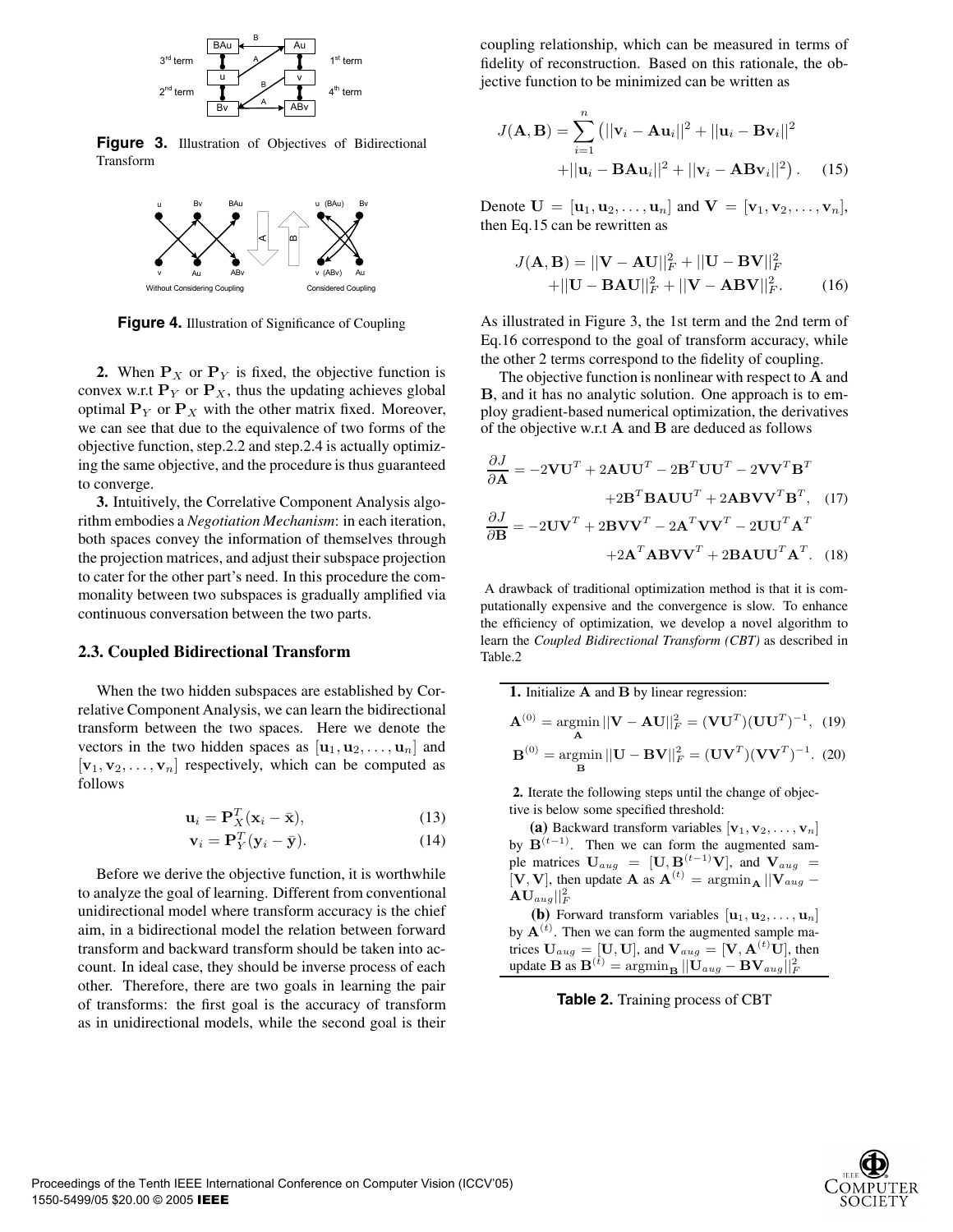#### **Discussion**

**1.** The goal of the transform accuracy and that of the reconstruction fidelity are not equivalent. This is clearly illustrated in Figure.4, it can be easily seen that although the transform accuracy of the left one equals the right one, however the right one achieves much higher reconstruction fidelity and thus is more preferable, which indicates the significance of explicit considering reconstruction fidelity in learning bidirectional transforms.

**2.** As in correlative component analysis, the process of learning the coupled bidirectional transforms also reflects the "negotiation mechanism", where the forward transform **A** conveys the information about it by augmenting the training set of **B** with the forward transformed variables **AU**, so that the optimization of **B** will take the information from **A** into account. The principle is similar for backward transform. Therefore, the "augmented set" plays an crucial role for exchanging information between the two transforms, and through repeated communication, the two transforms are finally coupled together and a well equilibrium is achieved between transform accuracy and reconstruction fidelity.

#### **2.4. Procedure of Coupled Space Learning**

Here, we summarize the whole procedure for coupled space learning. In training stage, the process can be briefly described as follows:

**1.** Compute the mean vectors  $\mathbf{m}_x$  and  $\mathbf{m}_y$ , covariance matrices  $C_x$ ,  $C_y$ ,  $C_{xy}$  and  $C_{yx}$  for both spaces.

**2.** Learn the two hidden subspaces  $P_X$  and  $P_Y$  by Correlative Component Analysis.

**3.** Project the mean-offset samples  $\widetilde{\mathbf{X}}$  and  $\widetilde{\mathbf{Y}}$  onto hidden spaces to obtain **U** and **V**.

**4.** Learn the bidirectional transforms between two  $U$  and  $V$  using Coupled Bidirectional Transforms algorithm.

**Table 3.** The whole training procedure of CSL

In testing stage, for arbitrary new sample **u** or **v**, we can infer corresponding **v** or **u** following Eq.3 or Eq.4.

### **3. Generalization to Mixture Model**

#### **3.1. Coupled Gaussian Mixture Model**

Due to the complexity of the real data, one single linear model is often not enough to capture all the aspects of variations and dependencies. Motivated by the successful application of Gaussian Mixture Model(GMM)[13] in many practical problems, we develop *Coupled Gaussian Mixture Model (CGMM)* which effectively integrates GMM and Coupled Space Learning.

The fundamental difference between CGMM and GMM is that the pair of samples  $\mathbf{u}_i$  and  $\mathbf{v}_i$  should be dealt with as a whole instead of being handled individually. In CGMM, suppose we have K models, denoted as  $M_1, M_2, \ldots, M_K$ ; then the probability of a sample-pair  $(\mathbf{u}_i, \mathbf{v}_i)$  conditioning on the k-th model is

$$
p(\mathbf{u}_i, \mathbf{v}_i|M_k) = p(\mathbf{u}_i|\mathbf{m}_{uk}, \Sigma_{uk})p(\mathbf{v}_i|\mathbf{m}_{vk}, \Sigma_{vk}).
$$
 (21)

Here  $\mathbf{m}_{uk}, \Sigma_{uk}$  and  $\mathbf{m}_{vk}, \Sigma_{vk}$  are the mean vectors and covariance matrices of the samples belonging to  $M_k$  in hidden space  $U$ and  $V$  respectively.

### **3.2. Optimization by EM Algorithm**

With the definition of coupled conditional probability, the CGMM can be learned by Expectation-Maximization algorithm similar to that in GMM[13]. The procedure is described as follows:

#### **1.** Initialize CGMM by Random Clustering:

**(a)** Randomly select K pairs of samples as cluster centers, denoted as  $\mathbf{m}_{u}^{(0)}, \dots, \mathbf{m}_{uK}^{(0)}$  and  $\mathbf{m}_{v1}^{(0)}, \ldots, \mathbf{m}_{vK}^{(0)}$ , which are also the initial estimation<br>of mean vectors for CGMM of mean vectors for CGMM.

**(b)** For each pair of samples $(\mathbf{u}_i, \mathbf{v}_i)$ , categorize it to the cluster where the cluster center is closest. The distance is simply defined as  $d_{ik} = ||\mathbf{u}_i - \mathbf{m}_{uk}^{(0)}||^2 +$  $||\mathbf{v}_i - \mathbf{m}_{vk}^{(0)}||^2$ 

**(c)** Compute the covariance matrices in clusters  $\Sigma_{u1}^{(0)}, \ldots, \Sigma_{uK}^{(0)}$  and  $\Sigma_{v1}^{(0)}, \ldots, \Sigma_{vK}^{(0)}$  as initial estimation of covariance matrices.

**(d)** Initialize the prior probability for all models to be the same, i.e.  $P^{(0)}(M_1) = \cdots = P^{(0)}(M_K) = \frac{1}{K}$ 

**2.** Update the CGMM by iterating the following steps:

**(a)** Compute the probability of every training sample-pair belonging to the  $k$ -th model as

$$
w_{ik} = \frac{P^{(t-1)}(M_k)p(\mathbf{u}_i, \mathbf{v}_i|M_k)}{\sum_{j=1}^K P^{(t-1)}(M_j)p(\mathbf{u}_i, \mathbf{v}_i|M_j)}.
$$
 (22)

The calculation of conditional probability follows Eq.21 using the mean vectors and covariance matrices computed in the  $(t - 1)$ -th step.

**(b)** Update the priori of models as

$$
P(M_k) = \frac{1}{n} \sum_{i=1}^{n} w_{ik}.
$$
 (23)

**(c)** Update the mean vectors and covariance matrices as follows:

$$
\mathbf{m}_{uk}^{(t)} = \frac{1}{nP(M_k)} \sum_{i=1}^{n} w_{ik} \mathbf{u}_i, \tag{24}
$$

$$
\mathbf{m}_{vk}^{(t)} = \frac{1}{nP(M_k)} \sum_{i=1}^{n} w_{ik} \mathbf{v}_i, \tag{25}
$$

$$
\mathbf{\Sigma}_{uk}^{(t)} = \frac{1}{n P(M_k)} \sum_{i=1}^n w_{ij} (\mathbf{u}_i - \mathbf{m}_{uk}) (\mathbf{u}_i - \mathbf{m}_{uk})^T, (26)
$$
  

$$
\mathbf{\Sigma}_{vk}^{(t)} = \frac{1}{n P(M_k)} \sum_{i=1}^n w_{ij} (\mathbf{v}_i - \mathbf{m}_{vk}) (\mathbf{v}_i - \mathbf{m}_{vk})^T. (27)
$$

**Training process of CGMM**

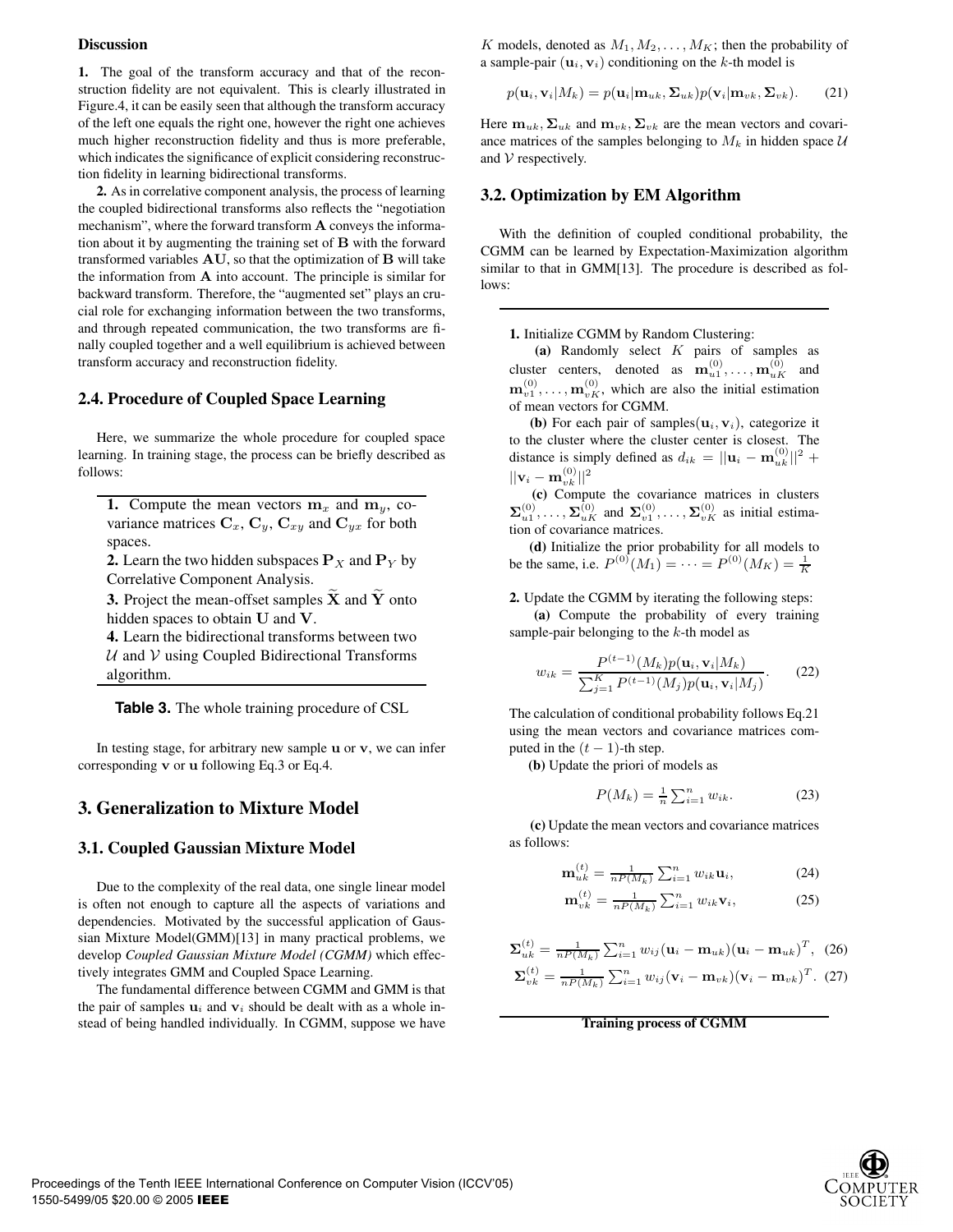

**Figure 5.** Illustration of the CGMM Inference Process





**Figure 6.** Illustration of Patch-based Models

**Figure 7.** Overlapped Patch Partition and Weighted Pixel Synthesis

The CGMM is trained on  $U$  and  $V$  after the hidden subspaces are obtained. After the CGMM is trained, the bidirectional transforms are learned for every model, denoted as  $A_1, \ldots, A_K$  and  $\mathbf{B}_1, \ldots, \mathbf{B}_K$ . For a new sample **x** it is first projected to U to obtain **u**, then **v** can be computed as

$$
\mathbf{v} = \sum_{k=1}^{K} P(M_k | \mathbf{u}) (\mathbf{A}_k \mathbf{u}).
$$
 (28)

Here the posteriori can be calculated as

$$
P(M_k|\mathbf{u}) = \frac{p(\mathbf{u}|M_k)p(M_k)}{\sum_{j=1}^K p(\mathbf{u}|M_j)p(M_j)}.
$$
 (29)

This inference process is illustrated in figure 5.

# **4. Integrated Framework for Image Style Transform**

In this section we introduce the framework integrating the coupled space learning algorithm with image analysis and synthesis. Due to the complexity and high dimensionality of image, directly modelling the whole image sample space is very difficult and inefficient. However, the images associated with one visual object such as face maintain a stable global structure over the image, which will not change notably when the style changes. For example, whatever style you employ to express a face, the eyes, nose and mouth remain in all the styles and correspondence can be established between the same facial components in different image styles. Moreover, inter-pixel dependency is believed to consist within a neighboring region but not the whole image. Based on these rationales, we can partition the images into patches, and learn the dependencies within these patches. As illustrated in figure 6, in our patch-based approach, we train different models for patches in different positions. The patch-based strategy brings us two-fold merits: 1)The vector space dimensions for each model is much lower, thus both robustness and efficiency will be enhanced; 2)Since each model focuses on a small region, more subtle details can be captured in the model.

Since patches in different positions are independently modelled, the continuity in the patch-boundary cannot be guaranteed. To enhance the smoothness of the whole image and reduce the artifacts incurred by inter-patch discontinuities, we design a scheme (illustrated in figure 7), where adjacent patches are overlapped and the value of each pixel is weighed sum of values in synthesized patches covering that pixel. The weights of a patch on each pixel is attenuated softly as the distance of the pixel to the center of the patch increases. Specially, we employ an exponential function to describe the attenuation of the weights as  $w(r) = exp(-r^2/\sigma^2)$ , where r is the distance of a pixel to the patch-center,  $\sigma$  controls the speed of attenuation.

The whole procedure of image-transform can be described as follows:

**Step 1.** For an input image, divide it into overlapped patches. The partition scheme should follow that in the training stage.

**Step 2.** For each patch, infer its corresponding part using the Coupled Space Learning Model and Coupled GMM Model as introduced in previous sections.

**Step 3.** Use the weighed-sum scheme to combine all patches synthesized to form the entire image.

# **5. Experiments**

In this section, we test the framework in two applications: face super-resolution and portrait style transforms.

#### **5.1. Face Super-resolution**

Super-resolution technique is to infer the high-resolution image based on a given low-resolution image in order to restore the details of the image. There are mainly two families of superresolution methods: reconstruction-based and learning-based. Recently, learning-based approaches become more popular due to its capability of utilizing the prior knowledge in the inference, which is shown to play a crucial role, especially for face super-resolution. Baker. et al[1] propose the Gradient Prior Prediction algorithm with an MAP framework incorporated. Liu et al.[6] develop a framework integrating a global parametric linear model and a local patch-based Markov Random Field. Wang and Tang propose to use eigentransformation for inferring high-resolution faces from low-resolution ones [12][11]. Though face super-resolution seems to be a unidirectional process, however due to the fact that the super-resolution process is related to its inverse process: down sampling, thus we believe that it can be benefit from coupled learning.

We conduct our experiments on the FERET database[7], where 1276 images are selected into the training set while another 1272 images are selected into the testing set. Each image is preprocessed by affine transform to fix the positions of eyes and mouth

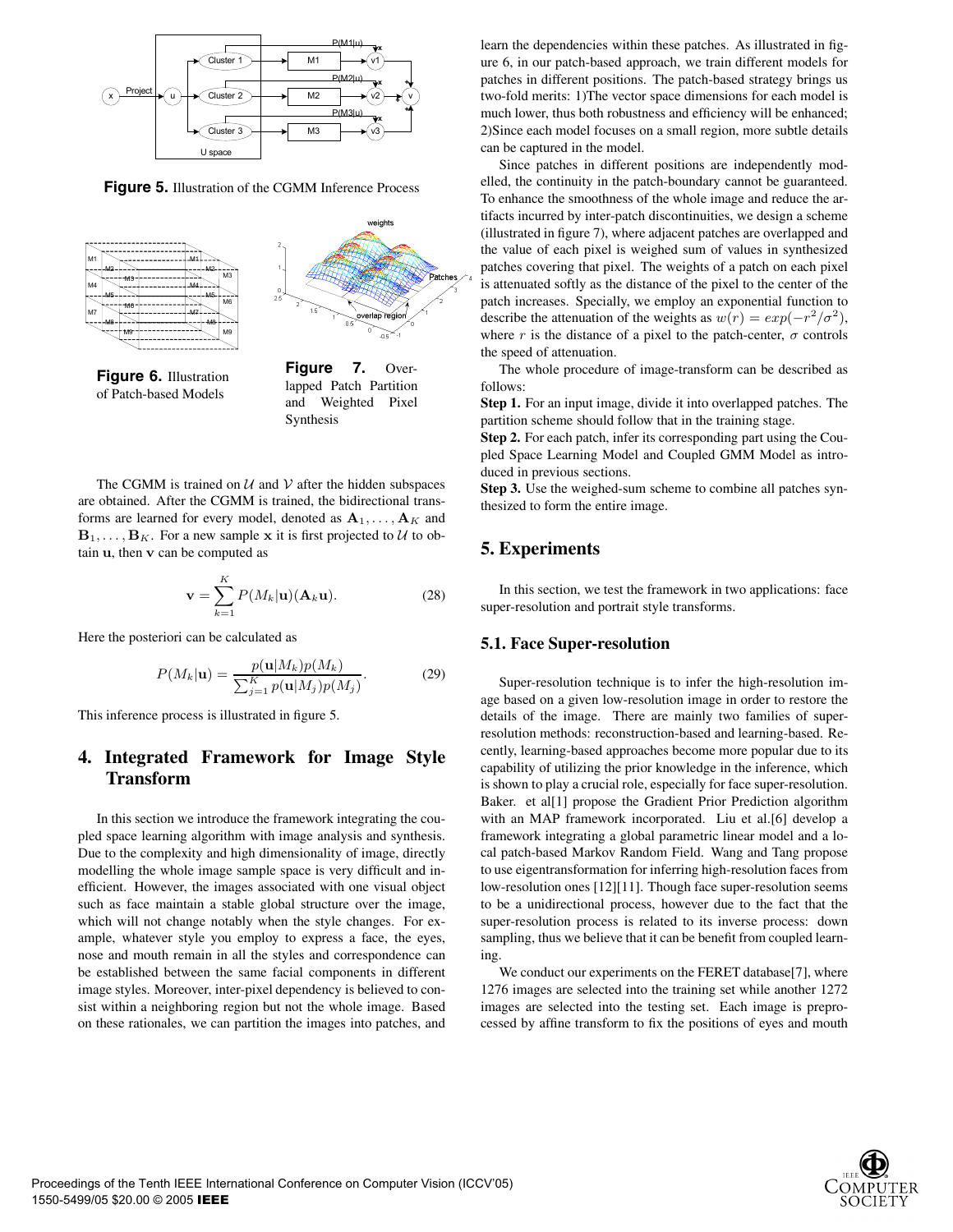center and cropped to size of  $96 \times 120$  as high-resolution image. Then each one is low-pass-filtered and down-sampled to size of  $24 \times 30$  as low-resolution image. Models are then trained on the 1276 pairs of images. Here, we employ the patch-based strategy, each image is divided into  $11 \times 11$  overlapped patches, the size of patches in the high-resolution images is  $16 \times 20$  while the size of patches in the low-resolution images is  $4 \times 5$ . In testing, a low-resolution image is input and its high-resolution counter-part is inferred by the algorithms in testing.

We compare the experimental results by our framework and those produced by other state-of-the-art algorithms in figure 8. It can be seen from the results that the quality of high-resolution images obtained by our Coupled Space Learning(CSL) framework is better than other algorithms. Moreover, the Coupled GMM further refines the details of the image and reduces the artifacts.

An objective evaluation of all these algorithms is shown in the following table in terms of mean square error compared to original high resolution image, which shows that the resultant images of Coupled Space Learning approximates the desired high resolution image better.

| Algorithm  | B-Spline | <b>Baker</b> | Eigen Trans. |
|------------|----------|--------------|--------------|
| <b>MSE</b> | 0.00813  | 0.00290      | 0.00243      |
| Algorithm  | C.Liu    | CSL          | $CSL + CGMM$ |
| <b>MSE</b> | 0.00152  | 0.00094      | 0.00047      |

**Table 4.** Comparison of reconstruction errors of different methods

#### **5.2. Portrait Style Transforms**

The transforms between different art styles are mainly investigated in Computer Graphics. The most representative work is the image analogies[4] which use graphics techniques to filter the image so that it takes on desirable artistic effect. Tang and Wang[8] consider the problem as a learning problem and derive an eigentransformation method to transform photos to sketches for recognition.

In our experiments, we apply the CSL framework to learn the transforms between two image styles for portrait. The face images in the FERET database[7] are divided into a training set with 1276 samples and a testing set with 1272 samples. The images are normalized to size of  $96 \times 120$  and partitioned into  $11 \times 11$ patches of size  $16 \times 20$ . The relationship between real portraits and PosterEdge-Style images and that between real portraits and HalfTone images are respectively learned in training stage. Figure 9 illustrates the results of forward and backward transforms between real photos and PosterEdge-Style renderings, while figure 10 illustrates the results for real photos and images with halftone effects. The results show the good performance of our framework in the application of style transforms.

# **6. Conclusion**

In this paper, we have proposed a new framework to learn the dependency between two associated vector space. Correlative Component Analysis and Bidirectional Transforms are integrated to learn the relation in a coupled manner. We further develop a Coupled GMM model to enhance the framework's capability of modelling data under complex distribution by adapting each model to a part of samples and fuse them together. Experiments in face super-resolution and portrait style transforms clearly demonstrate the effectiveness of the framework.

#### **Acknowledgement**

The work described in this paper was fully supported by grants from the Research Grant Council of the Hong Kong Special Administrative Region (4190/01E and N CUHK409/03). The work was conducted at the Chinese University of Hong Kong.

### **References**

- [1] S. Baker and T. Kanade. Limits on super-resolution and how to break them. *IEEE Trans. on PAMI*, pages 1167–1183, 2002.
- [2] F. de la Torre and M. J. Black. Dynamic coupled component analysis. *Proc. of CVPR'01*, pages 643–650, 2001.
- [3] W. T. Freeman and E. C. Pastor. Learning low-level vision. *Proc. of ICCV'99*, pages 1182–1189, 1999.
- [4] A. Hertzmann, C. E. Jacobs, N. Oliver, B. Curless, and D. H. Salesin. Image analogies. *Proc. of SIGGRAPH'01*, pages 687–694, 2001.
- [5] R. A. Johnson and D. W. Wichern. *Applied Multivariate Statistical Analysis*. Pearson Education, Inc., 5th edition, 2003.
- [6] C. Liu, H. Shum, and C. S. Zhang. A two-step approach to hallucinating faces: Global parametric model and local nonparametric model. *Proc. of CVPR'01*, pages 192–198, 2001.
- [7] P. J. Philips, H. Moon, S. A. Ryzvi, and P. J. Rauss. The feret evaluation methodology for face-recognition algorithms. *IEEE Trans. on PAMI*, 12(10):1090–1104, 2000.
- [8] X. Tang and X. Wang. Face sketch synthesis and recognition. *Proc. of ICCV'03*, pages 687–694, 2003.
- [9] T.Cootes, G.Edwards, and C.Taylor. Active appearance mode. *Proc. of ECCV'98*, pages 484–498, 1998.
- [10] M. Turk and A. Pentland. Face recognition using eigenfaces. *Proc. of CVPR'91*, pages 586–591, 1991.
- [11] X. Wang and X. Tang. Face hallucination and recognition. *Proc. of AVBPA'03*, pages 486–494, 2003.
- [12] X. Wang and X. Tang. Face hallucination by eigentransformation. *IEEE Trans. on Systems, Man and Cybernetics-Part C, Special issues on Biometrics Systems*, 35(3), Aug 2004.
- [13] A. Webb. *Statistical Pattern Recognition*. John Wiley & Sons Ltd., 2nd edition, 2002.